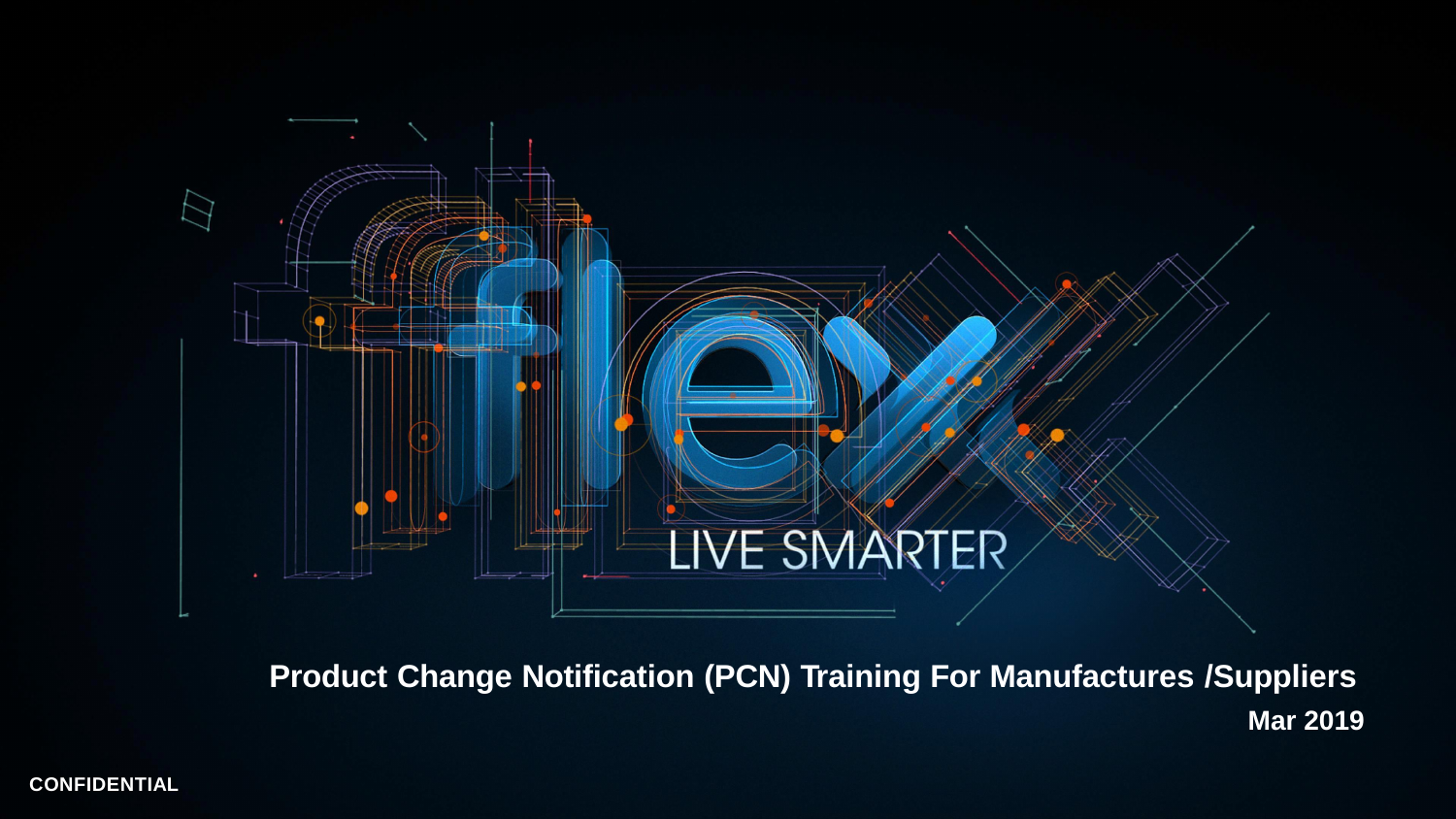| <b>Document Title:</b>                                                       |  | Document #:GPO-GPO-4-4 |  |
|------------------------------------------------------------------------------|--|------------------------|--|
| <b>Product Change Notification (PCN) Training For Manufactures/Suppliers</b> |  |                        |  |





### **ABOUT FLEX**

Flex is a leading sketch-to-scale™ solutions company that designs and builds intelligent products for a connected world. With more than 200,000 professionals across 30 countries and a promise to help make the world Live smarter™, the company provides innovative design, engineering, manufacturing, real-time supply chain insight and logistics services to companies of all sizes in various industries and end-markets. For more information, visit [www.flex.com](http://www.flex.com/) or follow us on Twitter @flexintl.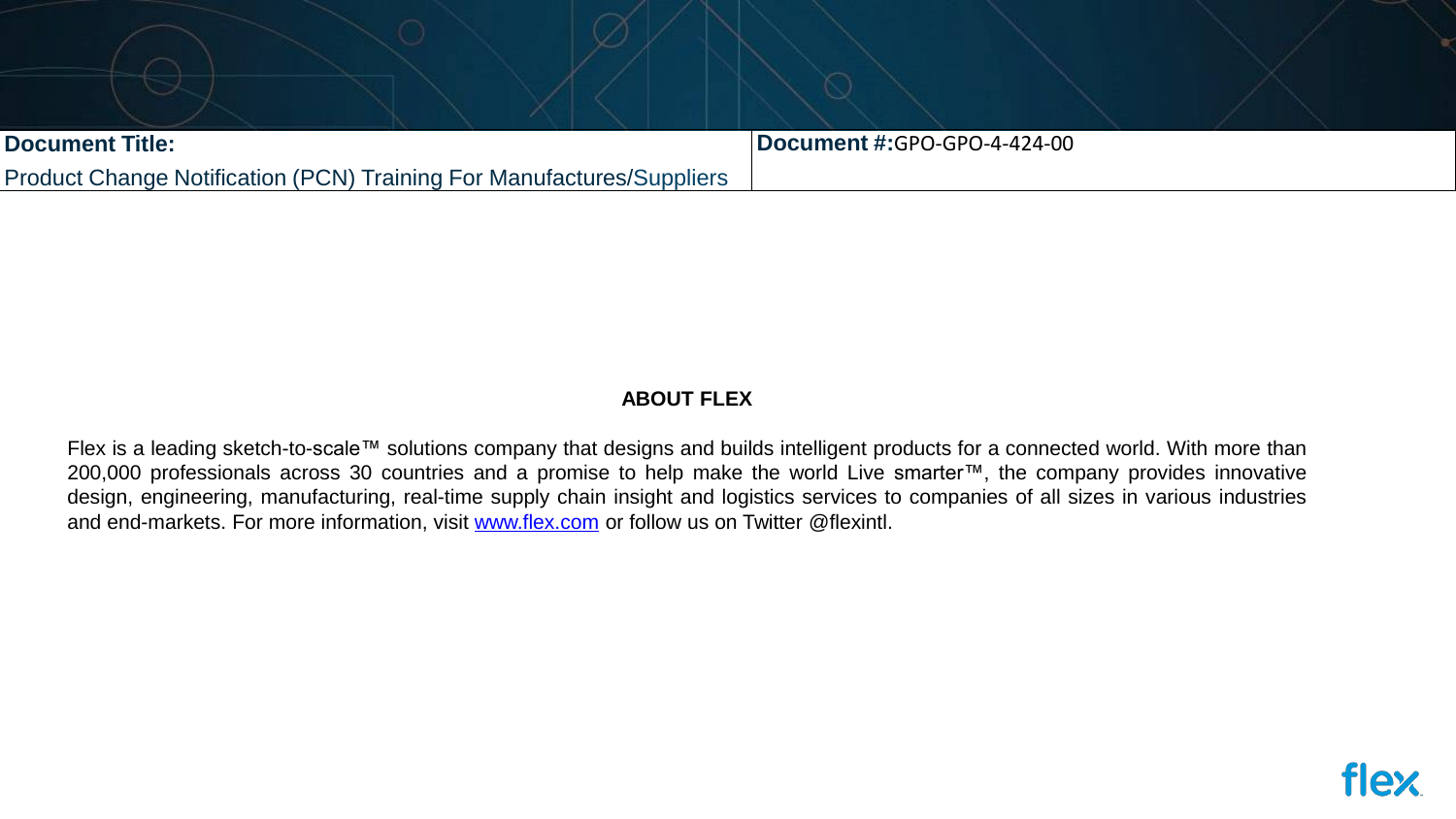## **Disclaimer**





The information contained in this presentation/document is intended for use and viewing by Flex employees or authorized customers or suppliers covered by an appropriate non-disclosure agreement only and may contain confidential, trade secret, insider and/or legally privileged information belonging to Flex or its clients

Unauthorized disclosure of this content in any form is strictly prohibited and may result in disciplinary and/or legal action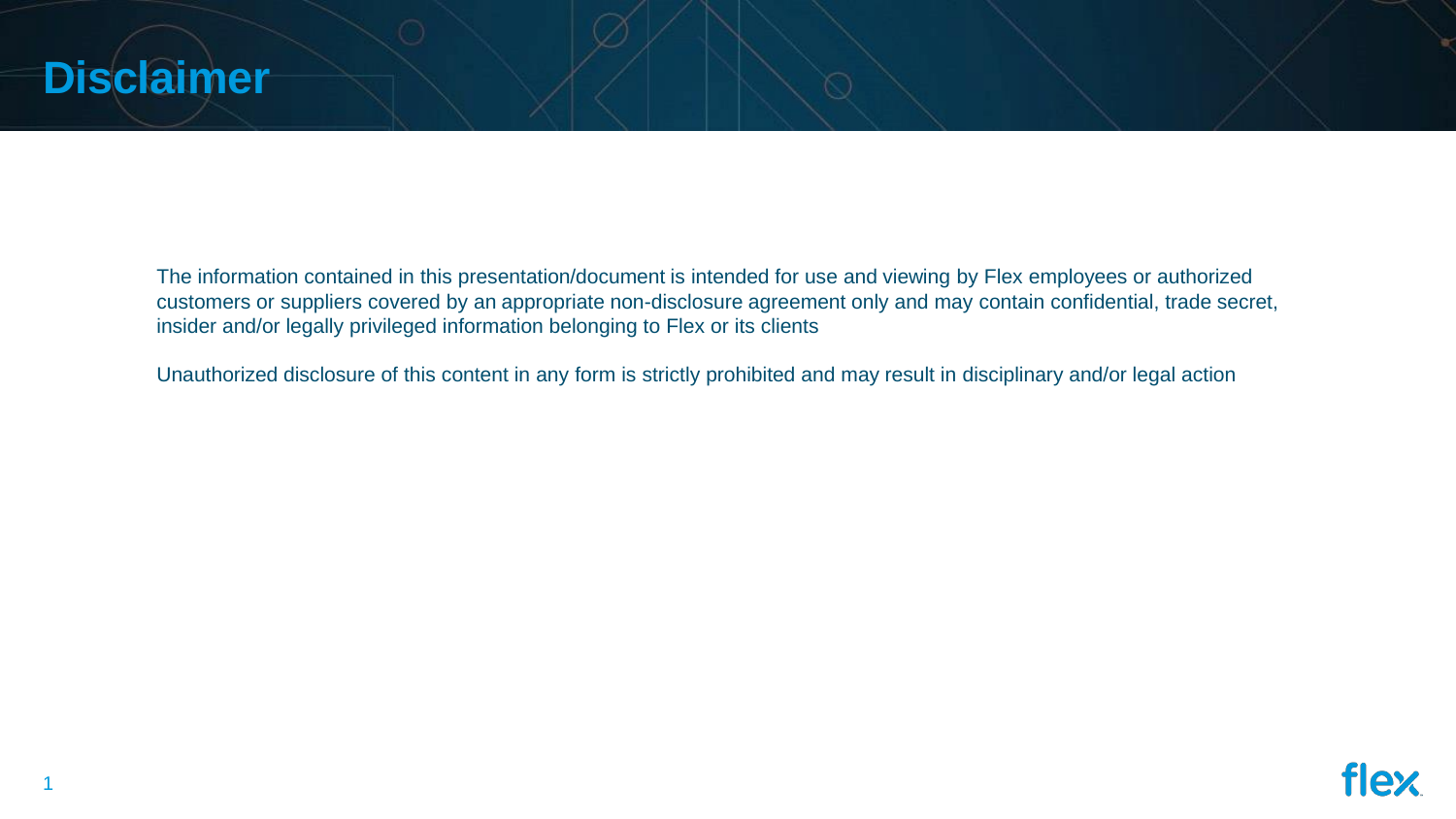## **Training Objective**





- Product Change Notification (PCN) Training for Manufactures/Suppliers is intended for all Flex Manufactures/Suppliers
- Inform manufacturers/suppliers about flex product change policy and disclaimer
- Identify manufacturers/suppliers responsibilities & expectation regarding Product Change Notification management
- PCN policy communication and cascade
- Key information required for generating PCN documents
- Coach manufactures/suppliers on when and how to notify flex of changes (temporary or permanent) being made to their products and/or processes
- Provide reference information on change types and descriptions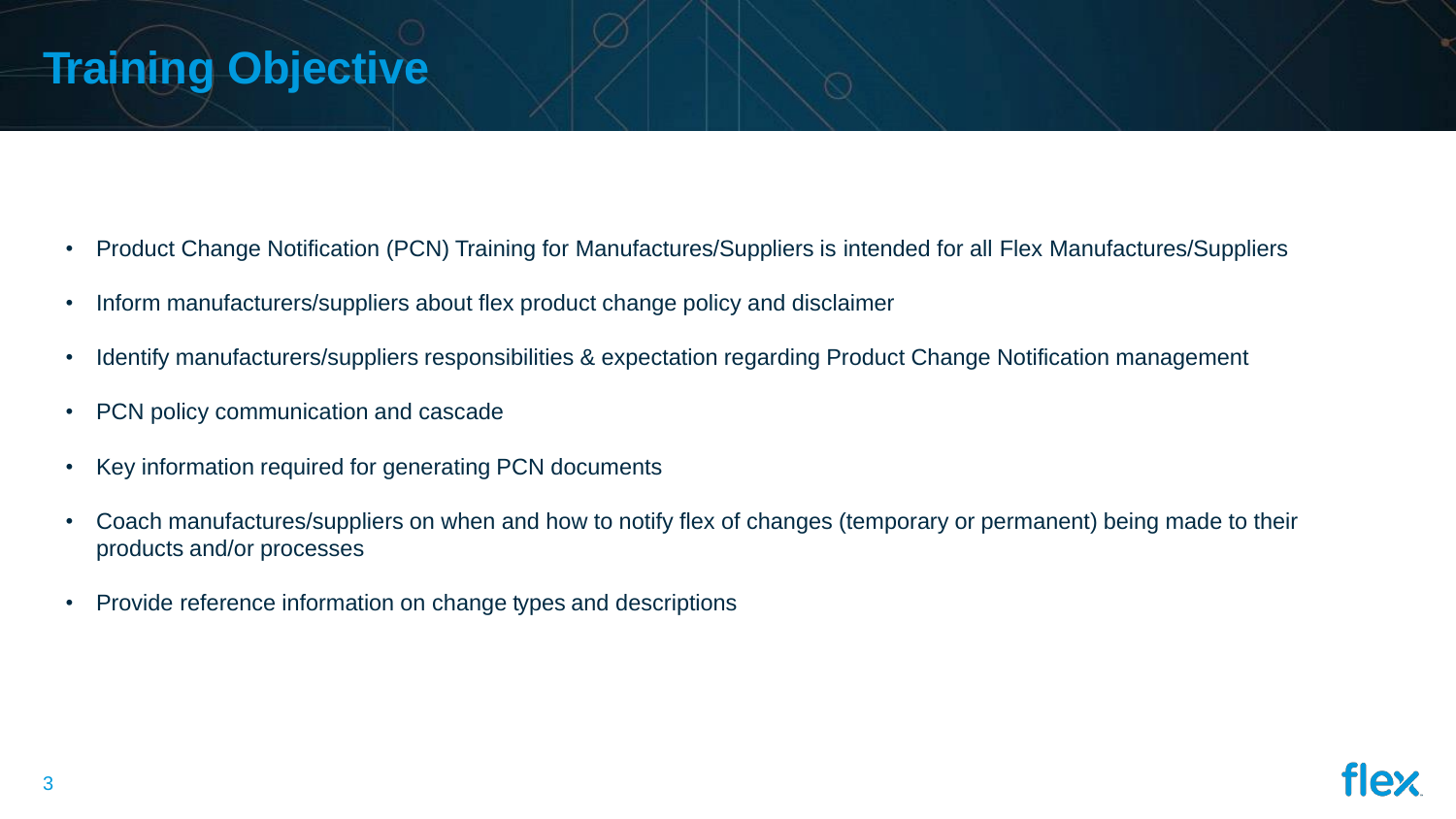## **Flex Product Change Policy and Disclaimer**





### **Flex Policy**

The policy document lay out requirements for Flex's suppliers with respect to supplier product/process change and end-of-life notifications. Asper Flex Supplier Quality General Requirements (**FMS-QMS-3-005-00**), PCNs and information shall be submitted as follows:

- All PCNs shall be submitted minimum 90 days prior to implementation
- PCNs for product discontinuance shall be submitted 180 days prior to last order dates and 365 days prior to last shipment release dates.

Exceptions to this requirement may be based on pre-existing contractual requirements that are deemed to take precedence.

### **Flex Disclaimer**

The receipt of a Manufactures/Suppliers PCN (including EOLs) by Flex, does not signify acceptance of the proposed product or process change.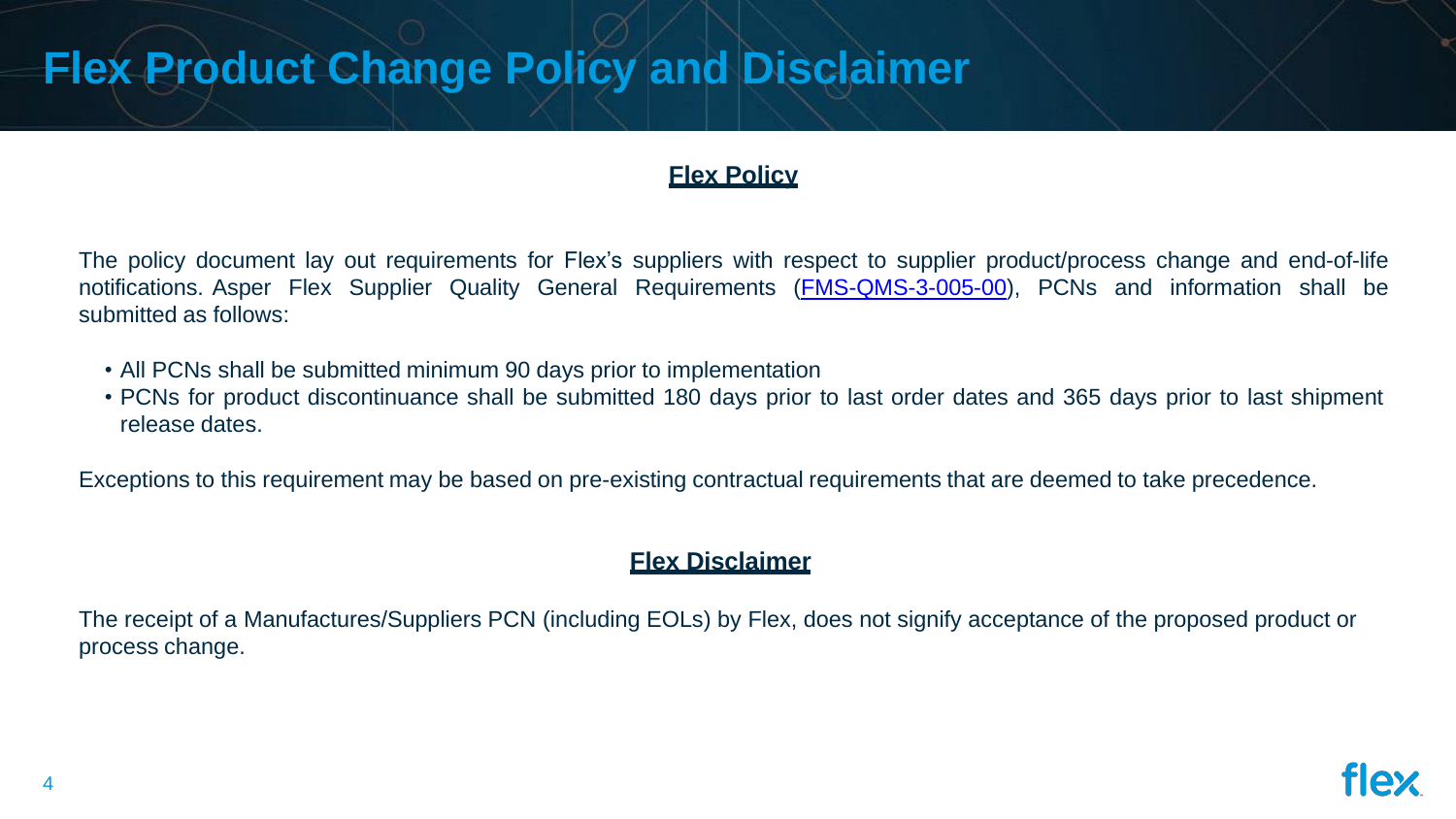## **PCN Policy Communication & Cascade**





### **Where - Flex email**

Supplier are required to submit all PCN requests to the Flex Corporate Central PCN Solution email address: **[pcn1@flex.com](mailto:pcn1@flex.com)**

Flex Corporate Central PCN processing team will then process and distribute these PCNs to the impacted business organizations throughout Flex.

### **When - PCN Lead Time**

PCNs shall be submitted to Flex in a timely manner before initiating any changes that may impact component form/fit/function. Typically, Flex expects to be informed of the following changes

**PCN: At least 90 days prior to shipment of the affected product PDN: At least 180 days prior to the last day of the shipment of the product.**

### **How - PCN Format**

PCN attachments shall be in **MS Excel, MS Word, or Adobe (PDF) formats** that allow content copying or extraction. MPN Lists (Part Numbers) shall be in MS Excel or Adobe (PDF) format.

Document formats that prevent copying are not permissible. These include **Bitmaps, .jpg files, web links, .gif files, HTML documents, and ASCII text files**.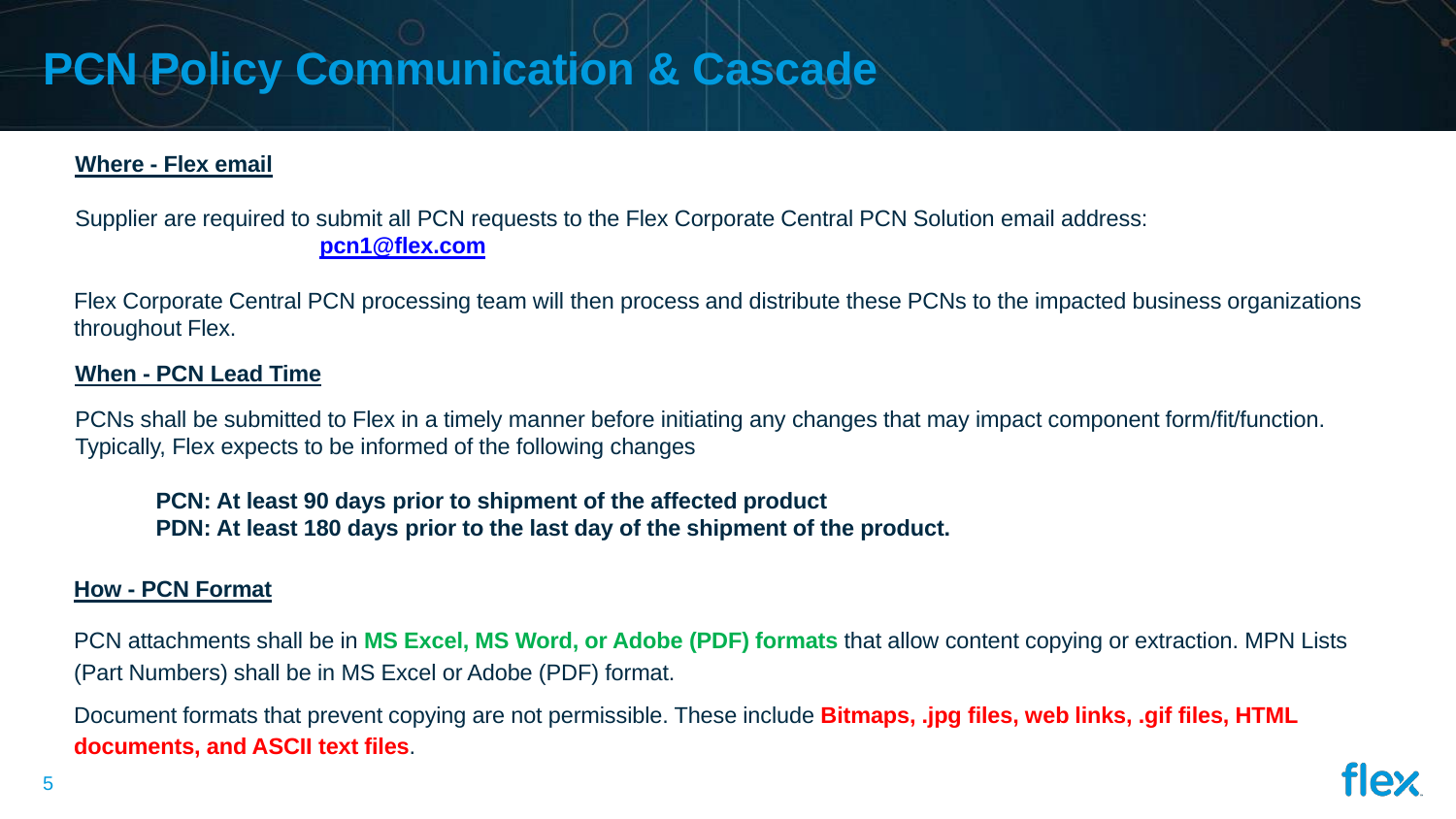## **PCN Document Requirements**

## **The PCN Document:**

- Shall be created by Manufacturer/Supplier as part of the Flex change management process
- Informs Flex of an impending change to a part or product provided by the Manufacturer/Suppliers
- Shall be transmitted via email
- Shall be send within required PCN lead time
- Shall be communicated in English
- Shall be accessible in terms of document protection and allow copying
- Must be complete and accurate

### **The Manufacturer/Supplier :**

- Shall submit PCN official notification either on company letter head or signed by the authorized signatory with seal
- Shall submit at least one PCN document per PCN
- Shall submit attached documents in MS EXCEL, MS WORD, or Adobe (pdf) format



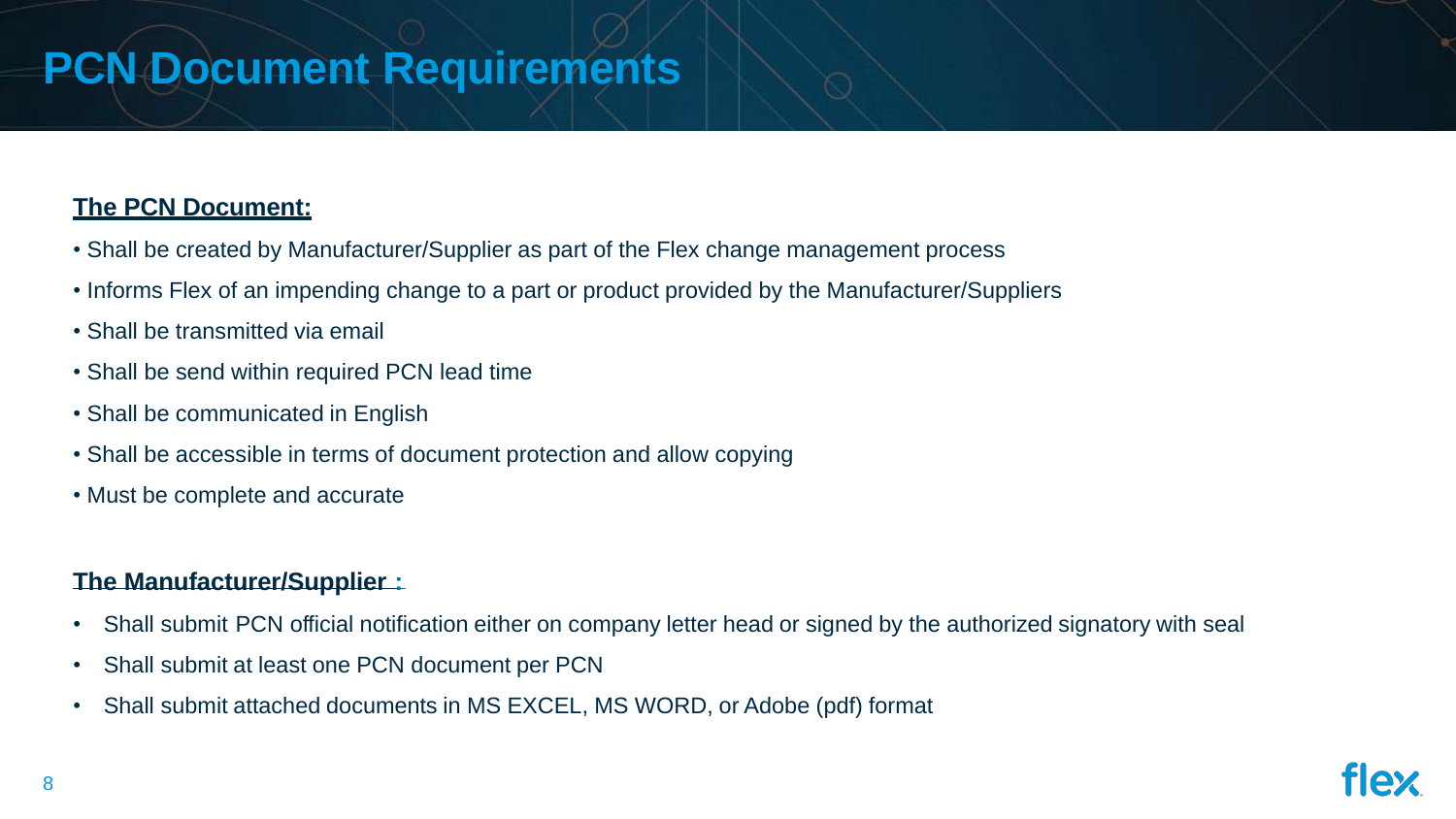## **Documenting PCNs : Mandatory Information**

# **PLACE** document. This number must be **acturer Part Number (MPN)** inal Date for purchase of ued product (LTS), (LTB&LTS)

hone number



PCNs must be communicated at least 90 days prior to shipment of affected parts (EOL PCNs - 180 days prior to last order dates and 365 days prior to last shipment release dates)

### **Manufacturer/Supplier PCNs MUST contain:**

| <b>PCN Number</b>                               | Number assigned by Manufacturer/Suppliers to the PCN          |
|-------------------------------------------------|---------------------------------------------------------------|
|                                                 | referenced on all correspondence related to the PCN.          |
| <b>PCN Issue Date</b>                           | Date on which PCN is issued to Flex                           |
| <b>Part Number / MPN</b>                        | Number assigned to the component / part. Also called Manufa   |
| <b>Change Description</b>                       | Detailed description of the change                            |
| <b>Reason for Change</b>                        | Reason the change is being made to the part / product         |
| <b>PCN Effective Date/ Last Time</b>            | Date on which change described in PCN comes into effect/ F    |
| <b>Buy Date/ Last Ship Date</b>                 | discontinued product (LTB)/ Final Delivery Date of discontinu |
|                                                 | <b>Mandatory for Obsolete PCN)</b>                            |
| <b>Manufacturer/Suppliers</b><br><b>Contact</b> | Manufacturer/Suppliers information such as email address/ph   |
| <b>Equivalent alternative product,</b>          | Alternative Part replacing discontinued part                  |
| <b>if available</b>                             |                                                               |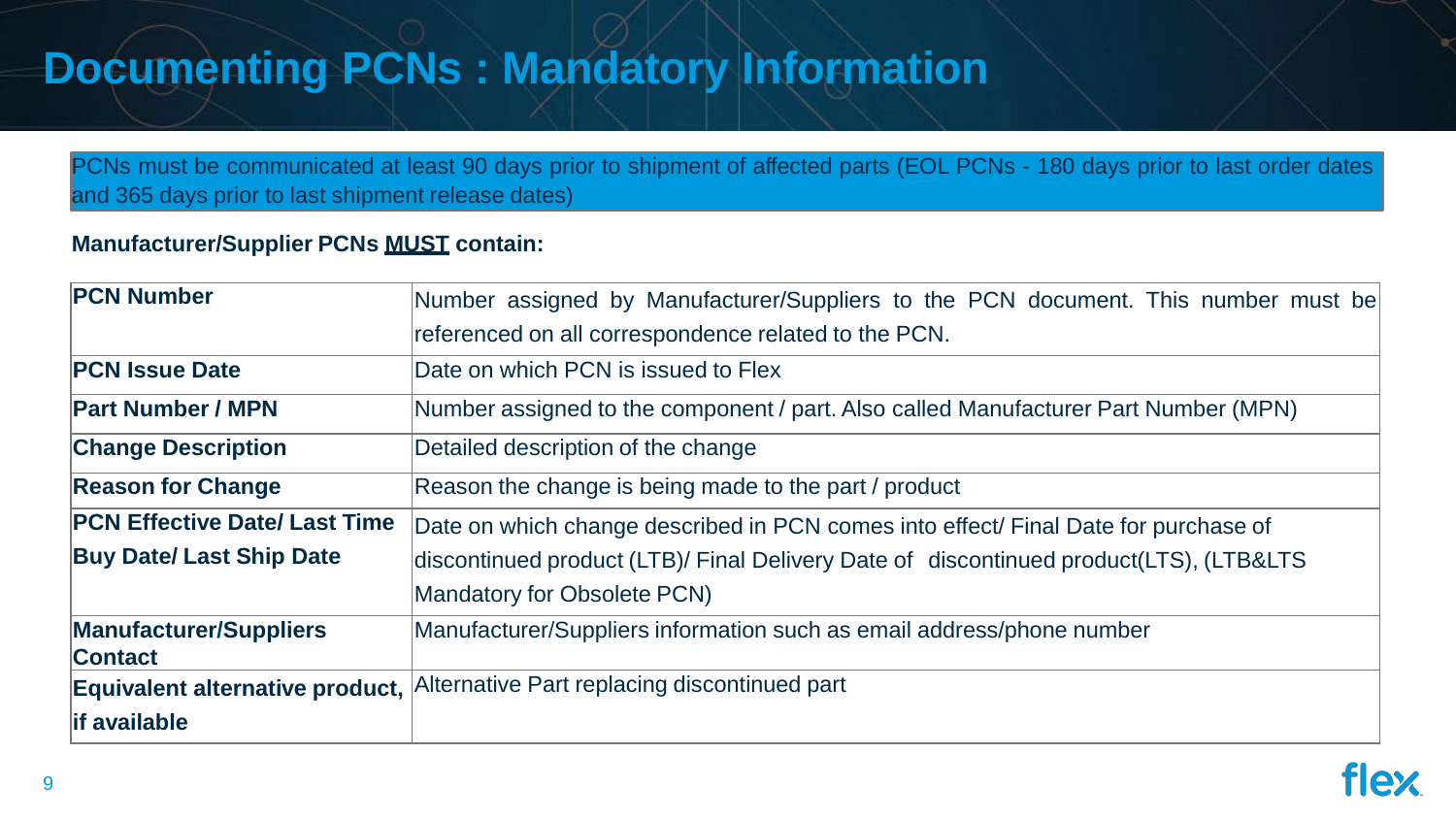## **EOL PCNs**

**by Manufacturer Re** provided **Last Continued** product **Lange Exercise Binued product Example Band part** 



EOL Notification is a Change Notice from Part Manufacturer regarding parts that will no longer be provided. EOL submission is accomplished using the PCN process which includes EOL Change Type.

EOL PCNs MUST be submitted to Flex 180 days prior to last order dates and 365 days prior to last shipment release dates

EOL PCN MUST include the following, in addition to standard PCN mandatory fields:

| <b>EOL Part Number / MPN</b>                 | Unique Part number assigned            |
|----------------------------------------------|----------------------------------------|
| <b>Reason for product discontinuation</b>    | Mandatory information must be          |
| <b>Last Time Buy Date</b>                    | Final Date for purchase of disc        |
| <b>Last Ship Date</b>                        | <b>Final Delivery Date of disconti</b> |
| Equivalent alternative product, if available | <b>Alternative Part replacing disc</b> |
|                                              |                                        |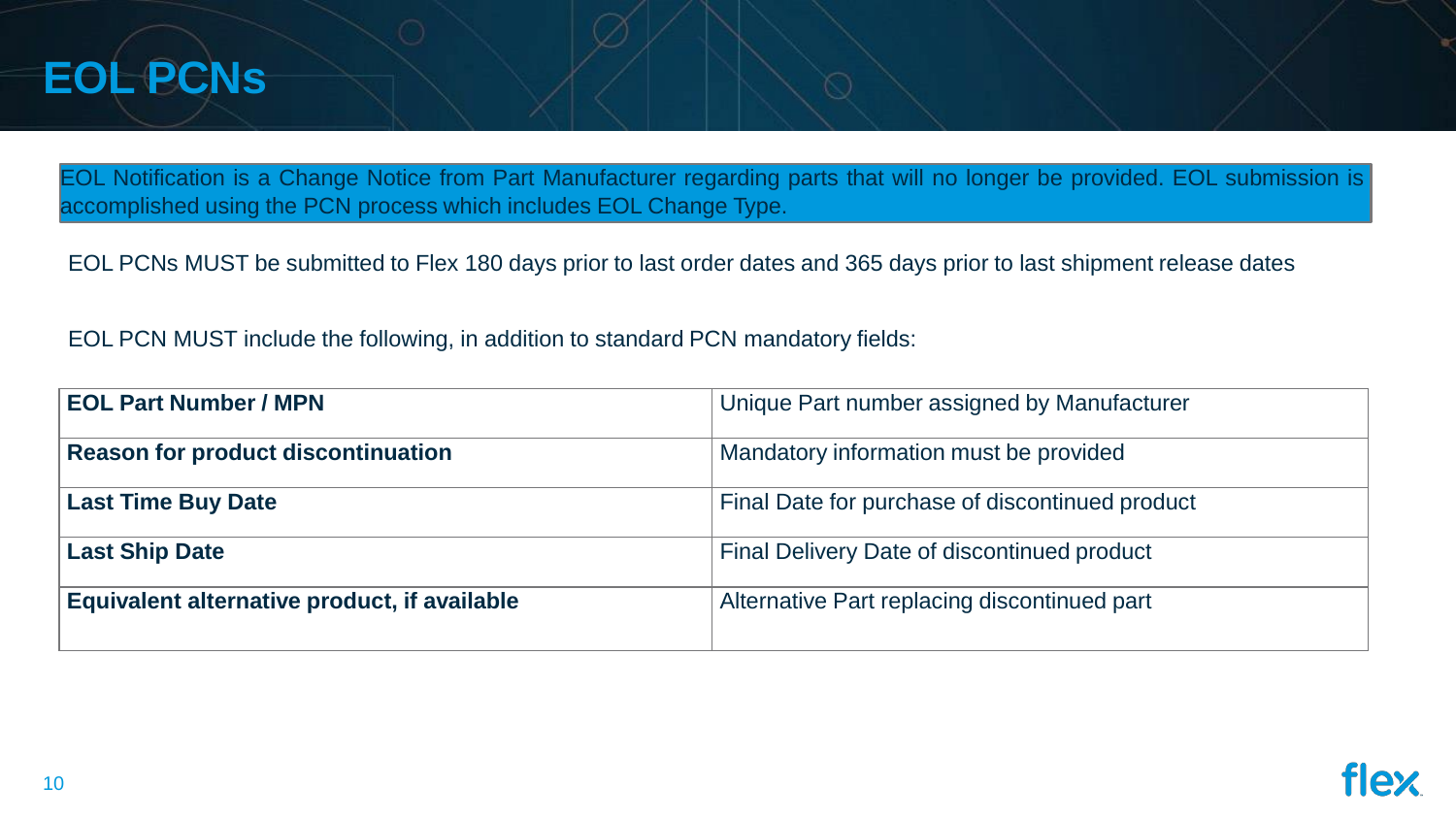## **PCN Process Flow**

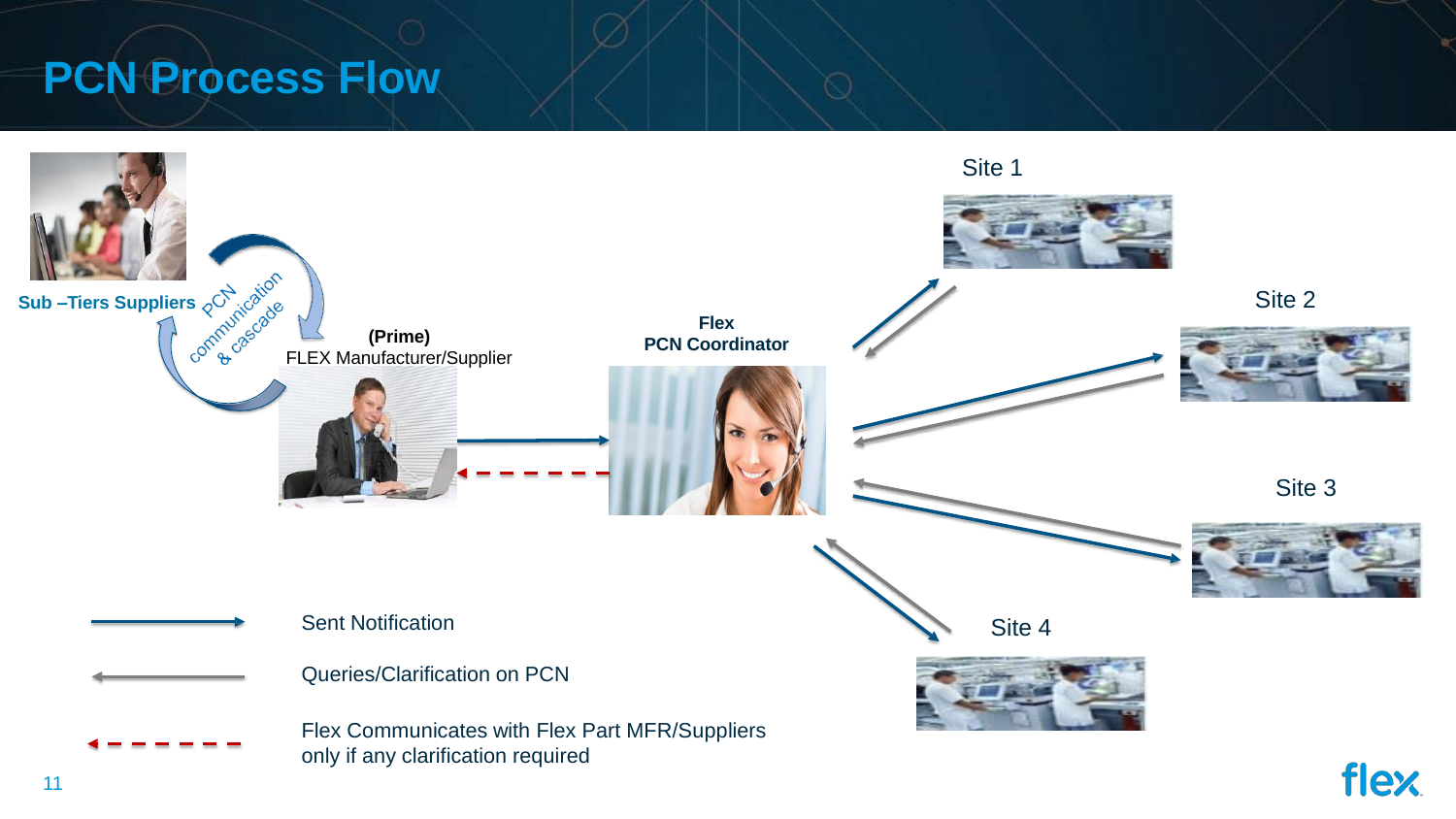## **SUMMARY**





- Manufacturers/Suppliers are responsible for submitting all change notifications to Flex via email using the email address [PCN1@Flex.com](mailto:PCN1@Flex.com)
- Manufacturers/Suppliers should include all mandatory information in their PCN and EOL documents.
- Manufacturers/Supplier shall report normal changes 90 days prior to implementation and EOL changes 180 days prior to last order date and 365 days prior to final shipment release date.
- Manufacturers/Supplier should report changes via email and in preferred formats as detailed in the training.
- The Part Manufacturers and Distributors are responsible for reviewing sales record and making sure all part changes are notified to Flex.
- The prime supplier is responsible for ensuring all sub-suppliers are working throughout the supply chain to assess impact of change i.e. changes to distributor, manufacturer, manufacturer location, manufacturer process/testing which could potentially affect the safety or efficiency, or materially affect fit, form or function of the products.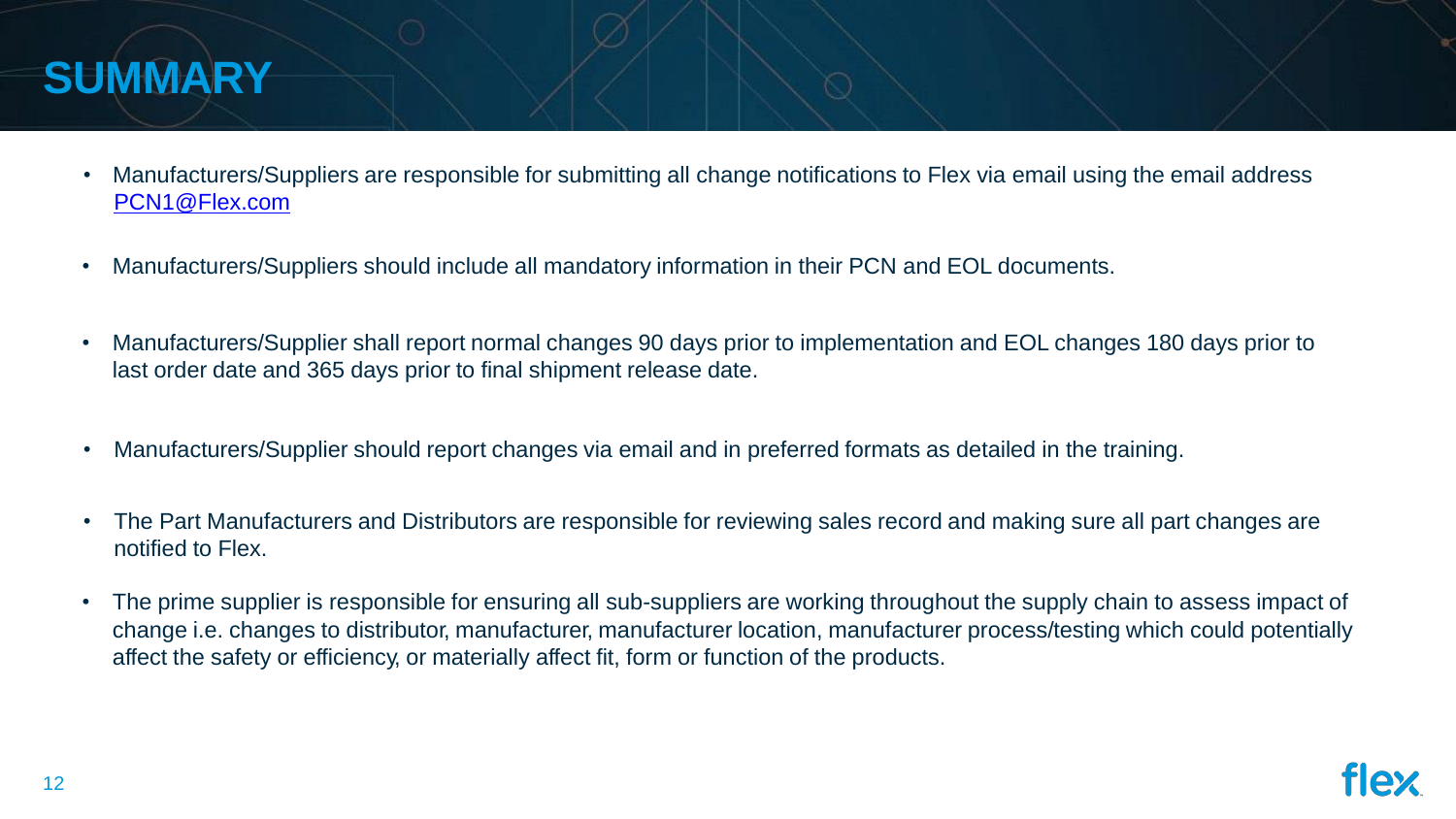## **Reference : Change Types and Descriptions**

any or acquires a specific product

to) Dimensions, performance,

or modified CTF parameters;

et/erratum/document

untry of origin, or additions of

this includes adding alternate

ture, etc.); this includes changes to

cosmetic quality

elimination of product options



| <b>Change Description</b>                                                                                                                                                       |
|---------------------------------------------------------------------------------------------------------------------------------------------------------------------------------|
| One company acquires another company in its entirety                                                                                                                            |
| One company acquires part of another company or acontact that the company or act<br>line                                                                                        |
| Design modification including (but not limited to) Dimer<br>modification to spec, software changes, new or modifient<br>includes new die revisions, update in datasheet/erratur |
| All changes to fab site, qualification levels, country of c<br>subcontractors                                                                                                   |
| All changes to components or raw material; this included<br>sources, changing brands, switching to components                                                                   |
| All changes that will be visible (New color, texture, etc.)<br>inspection criteria that may result in different cosmetic                                                        |
| Obsolete, End of life, Discontinued products                                                                                                                                    |
| All changes to manufacturer or distributor name                                                                                                                                 |
| All changes to MPN nomenclature; including elimination                                                                                                                          |
|                                                                                                                                                                                 |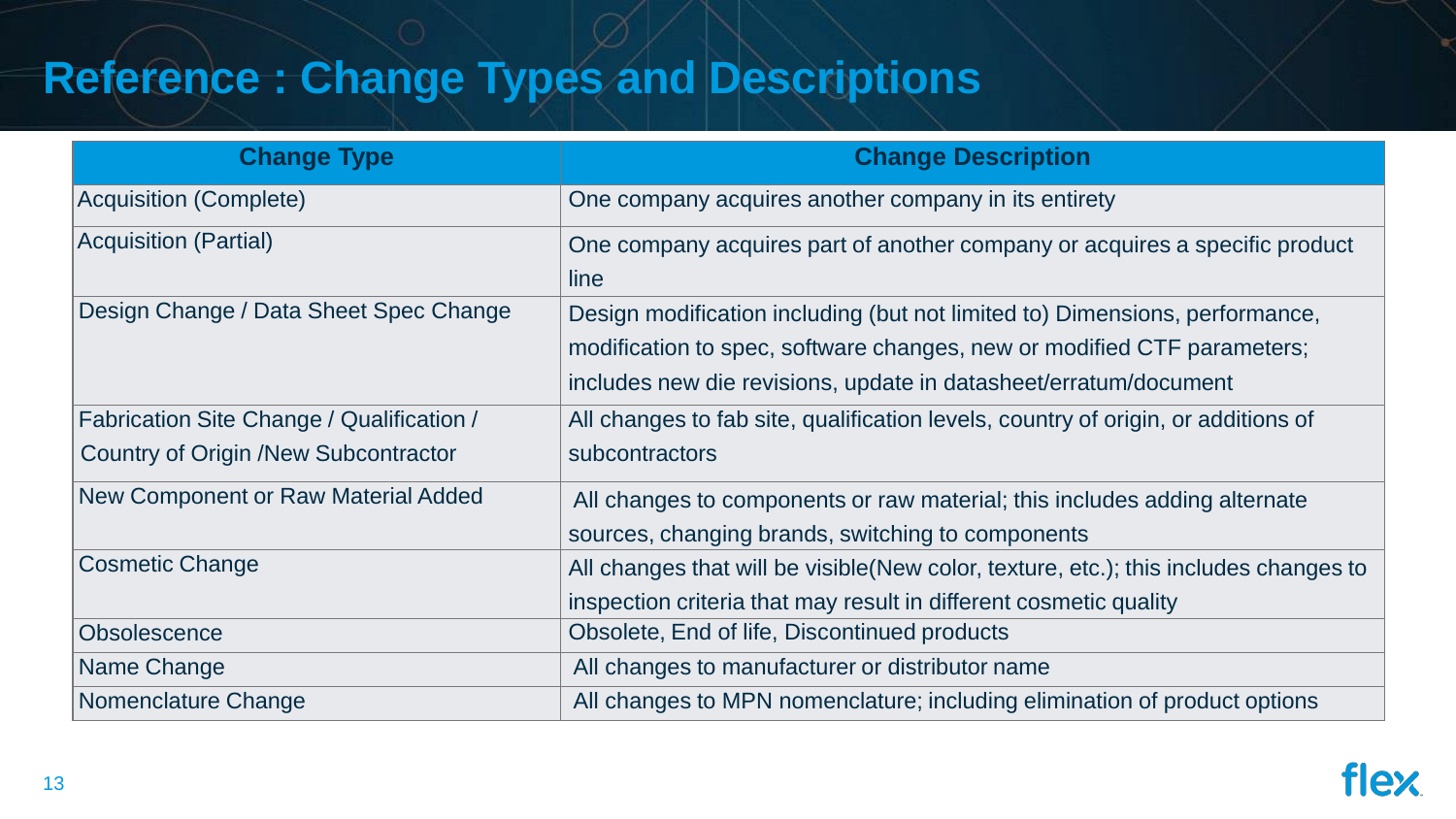## **Reference : Change Types and Descriptions**

- ction, test, etc); Equipment change
- arts (that don't involve any changes
- nnouncements
- change in product identification
- ial/labeling, changes to
- Storage Aumidity, MSL, etc.)
- hannel or method (esp. for sensitive

ting classes.



| <b>Change Type</b>                 | <b>Change Description</b>                               |
|------------------------------------|---------------------------------------------------------|
| <b>Reversal</b>                    | Supplier reverses an existing PCN                       |
| <b>Process Change</b>              | Process change is being made (Rework, inspection, t     |
|                                    | is being made (New process, manual to auto, etc)        |
| <b>Environmental Announcement</b>  | New compliancy features offered for existing parts (the |
|                                    | to the product) or new product environmental announe    |
| <b>Packaging and Media</b>         | All Changes to media(New media, tray to tape, chang     |
|                                    | information of outer and internal packing material/labe |
|                                    | internal/external packaging, etc)                       |
| <b>Storage and Handling</b>        | Environmental requirements change (Temperature, He      |
| Logistics                          | All Changes in logistics /distribution/shipping channel |
|                                    | product)                                                |
| <b>Quality Alert Notifications</b> | Notifications regarding quality issues on components.   |
| <b>Multiple Types</b>              | Change overlaps with multiple change types.             |
| <b>Other</b>                       | PCNs not covered under any of the other existing cla    |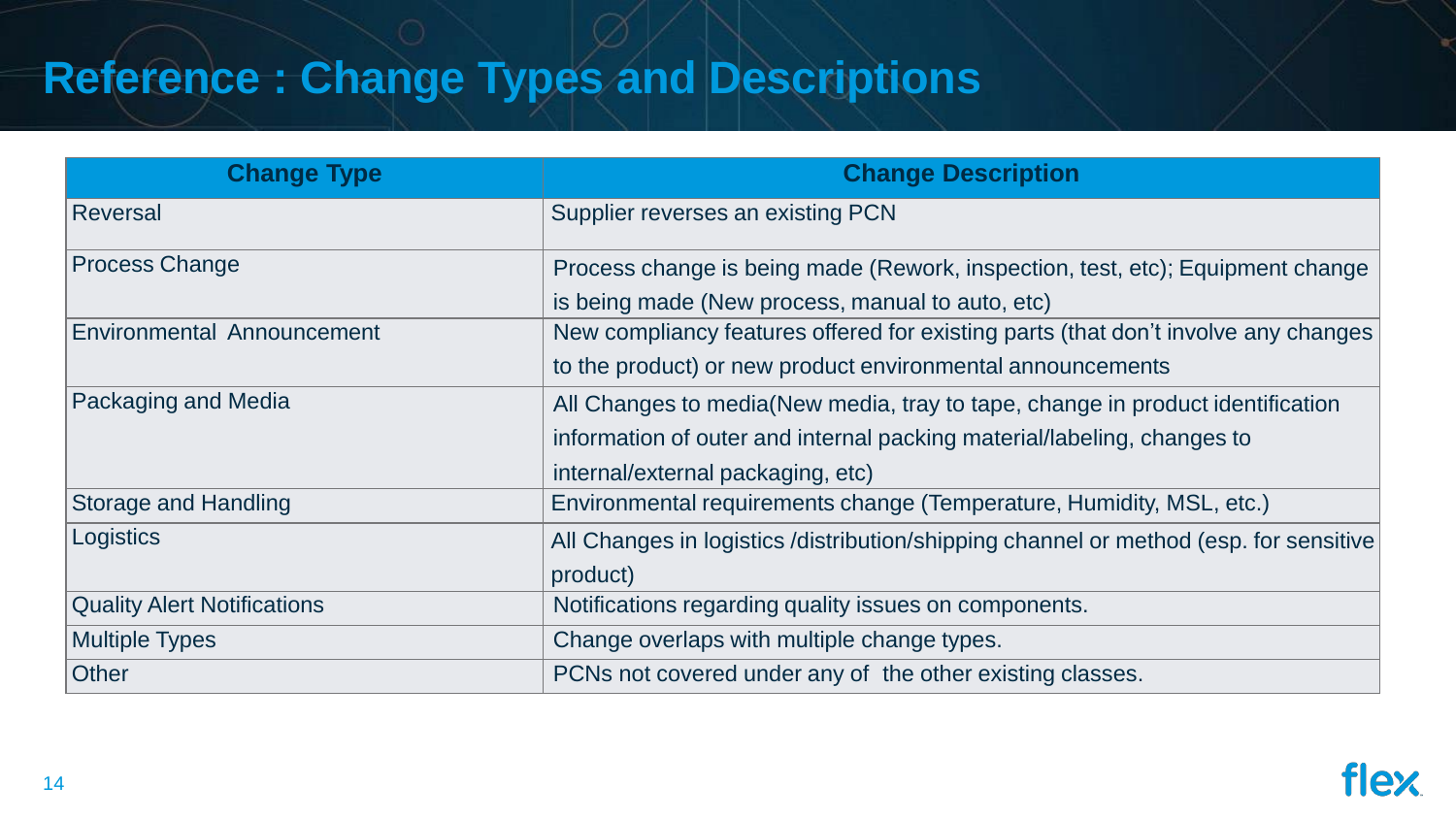### **For Further Questions Please Contact:**

### **Flex PCN Team**

### **[PCN1@Flex.com](mailto:PCN1@Flex.com)**



The information in this presentation is the intellectual property of Flex. Any changes or omissions from its original format outside Flex are considered void and not representative of this organization. Any forwarding to third parties or publication even of parts thereof requires express and written approval by Flex. Hardcopy printouts of this file should be treated as reference only. It is the user's responsibility to validate that the hardcopy represents the most current revision by consulting the online reference or the relevant documentation center.